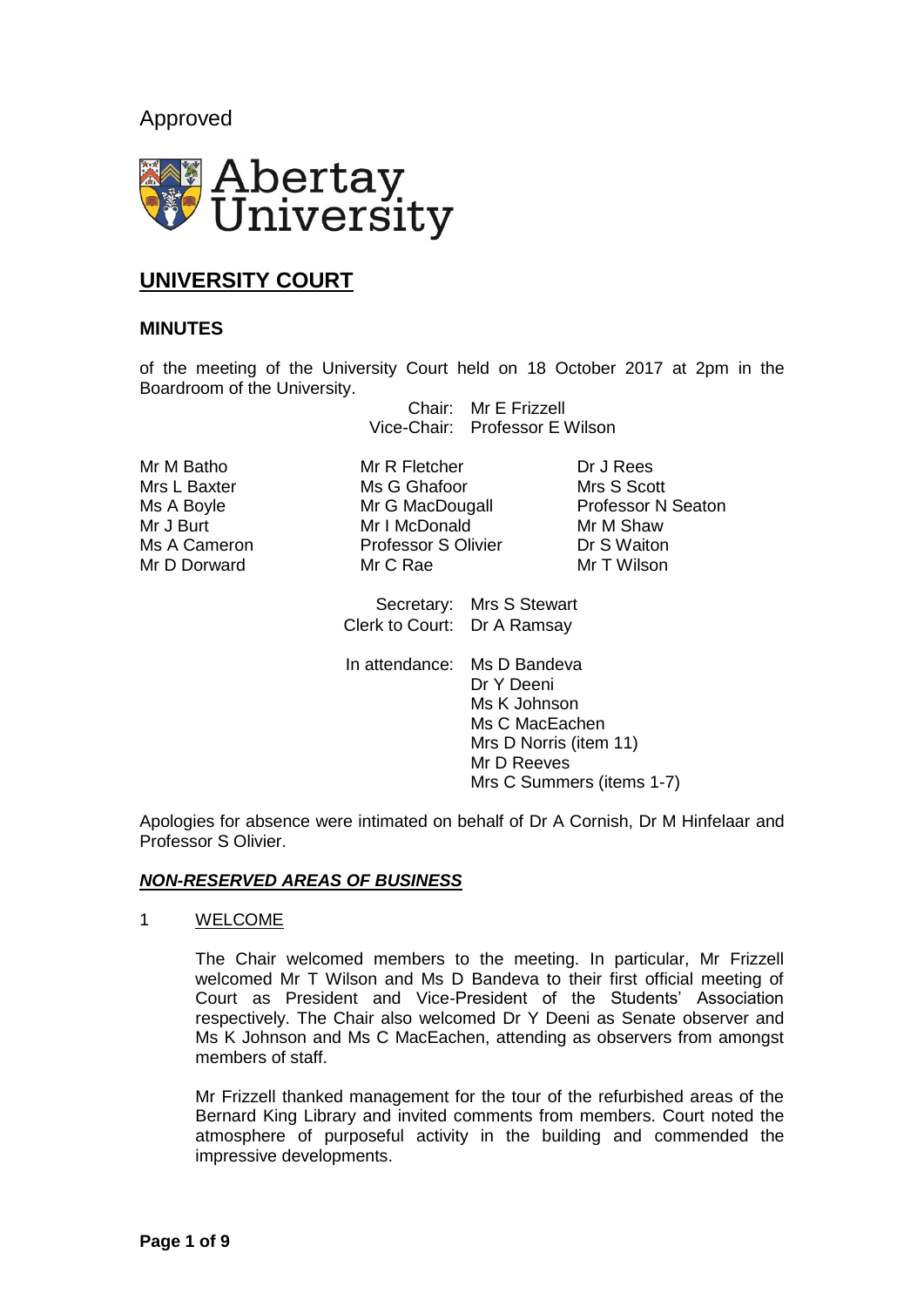# 2 DECLARATION OF POTENTIAL CONFLICTS OF INTEREST

The Chair reminded members of their responsibility to indicate if they had, or could be perceived to have, a conflict of interest in relation to the nonreserved items for discussion. None were declared.

## 3 MINUTES OF THE MEETING OF THE CHAIR'S COMMITTEE HELD ON 9 OCTOBER 2017

Court noted the above minutes, submitted for information as Enclosure 1.

## 4 MINUTES OF THE MEETING OF THE UNIVERSITY COURT HELD ON 21 JUNE 2017 – UNRESERVED AREAS OF BUSINESS

Court approved the above minutes, submitted as Enclosure 2, as an accurate record.

## 5 MATTERS ARISING FROM THESE MINUTES

The University Secretary advised Court, under paragraph 98, that the annual statement on quality had been submitted to the SFC by the deadline of 30 September 2017. Thereafter, members were advised that there were no other matters arising that were not already on the agenda.

## 6 SFC OUTCOME AGREEMENT 2016/2017 SELF-EVALUATION

CT/1017/03

The Director of Strategic Planning introduced the above paper, intended to provide Court with the University's draft self-evaluation report on progress against the specific outcomes included in the University's 2016/2017 outcome agreement with the SFC. Mrs Summers noted that Court had previously received updates on progress as part of the development of the 2017/2018 outcome agreement and that members had also been informed as part of the routine monitoring of KPIs. There were therefore no significant issues for particular consideration.

A member questioned the continued need for the four-year degree structure and was advised that the University remained committed to the nature of a four-year programme. Members considered the benefits of retaining the fouryear degree and the fit with the widening access mission of the University as it facilitated alternative, non-traditional routes into higher education.

In the course of a lengthy discussion, Court considered the University's performance across the range of outcome agreement targets and members expressed unease in relation to some of these. The Director of Strategic Planning and the Principal assured members that the SFC had no concerns regarding the University's performance. The President of the Students' Association called for greater effort in retaining SIMD20/40 students. Mrs Summers noted that the most recent statistics related to 2015/2016 and she pointed to the work undertaken since that time by the University in supporting disadvantaged students, including the appointment of two student retention officers within Student Services.

A member requested an update on the Dundee Academy of Sport and was advised that the University continued to explore the possibility of identifying another institution to support the project. Court noted that the SFC was under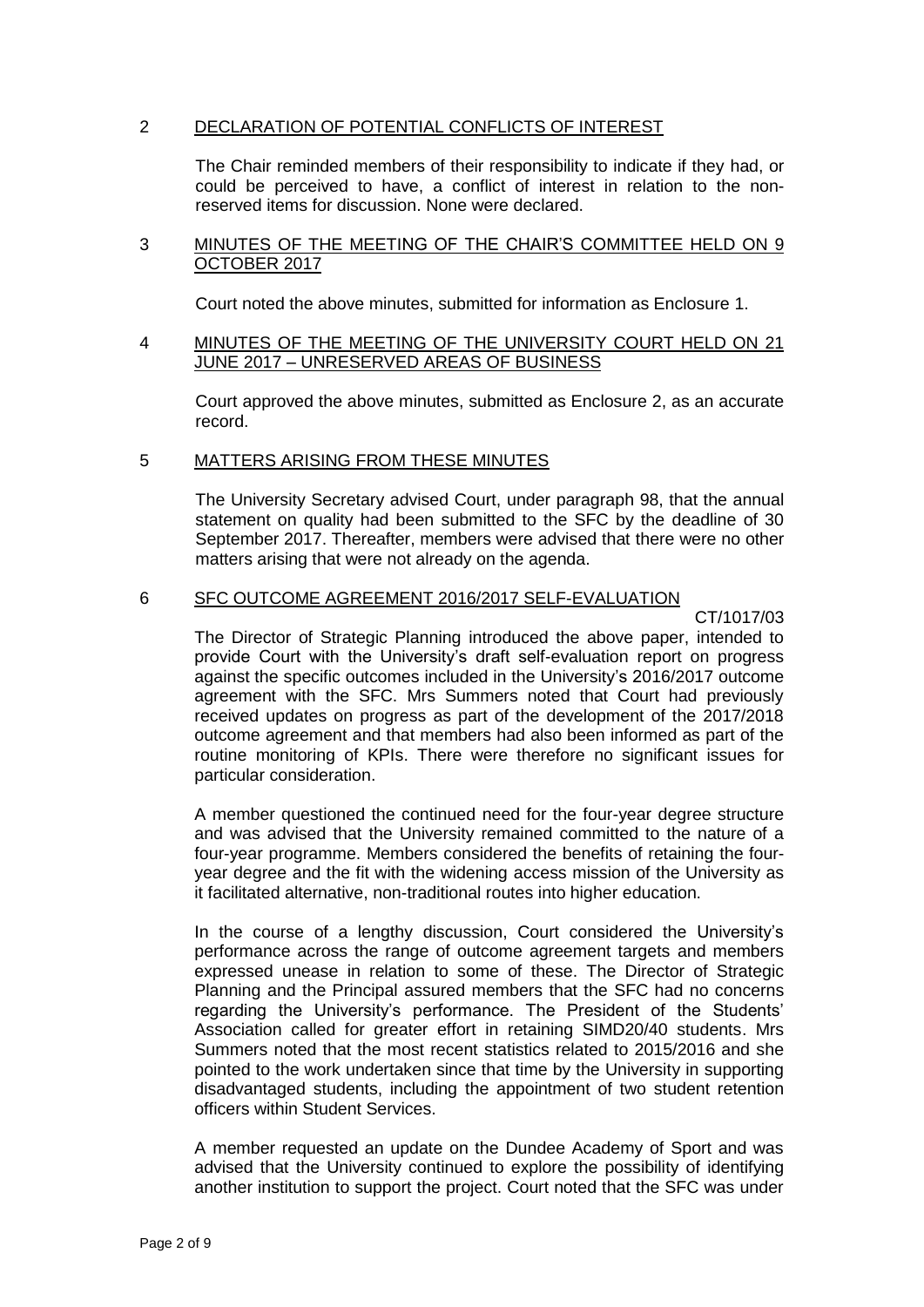increasing pressure not to cut core teaching and research income and that funding for other projects would inevitably decline. The Pupil Equity Fund had been identified as a potential source of income for enhancing the longevity of the Dundee Academy of Sport and it was agreed that an update on this would be provided to Court at its next meeting.

Thereafter, Court noted the report.

# 7 ABERTAY UNIVERSITY INTEGRATED REPORT AND FINANCIAL STATEMENTS FOR THE YEAR ENDED 31 JULY 2017

CT/1017/04

The Director of Finance and Research Funding introduced the above report, intended to provide Court with audited financial statements in order that it could discharge its responsibilities under the Financial Memorandum. Mr Reeves thanked colleagues within the University and members of Court for their contributions to the production of the integrated report and the technical annex.

Court noted that, following agreement at the Court Conference, the University had moved to a three-year operational plan, underpinned by detailed School and Service operational plans. Members were further advised that the integrated report had already been considered by the Audit & Risk Committee and the Finance & Corporate Performance Committee.

In discussion, Court commended the accessibility of the accounts, noting with approbation the inclusion of the William Sword Legacy in the narrative as being the first significant bequest to the University, and one which would make significant contribution to the future of the institution.

Thereafter, Court noted the report and commended the integrated report and financial statements for the year ended 31 July 2017, subject to one minor typographical amendment.

# 8 SENATE REPORT

CT/1017/05

The University Secretary introduced the above report, intended to provide Court with a summary of the matters discussed by Senate at its meeting on 4 October 2017, including Senate's decision in relation to academic session dates from session 2018/2019.

The elected member of academic staff on Court reiterated his position in relation to the topic of grade inflation in higher education, as indicated in the report. The Chair of Court reminded members that Court delegated the academic management of the University to the Senate and that Senate was therefore the appropriate forum for further discussion on this general topic.

# 9 REPORTS RELATING TO 2016/2017

# 9.1 Health, Safety & Welfare

CT/1017/06

The Vice-Principal (University Services) introduced the above annual report, intended to provide Court with an overview of University activities in the management of health, safety and welfare issues. Mr Batho noted that the Health & Safety Sub-Committee had approved the report and drew members' attention to a number of key issues. Court noted that the University had retained its Bronze, Silver and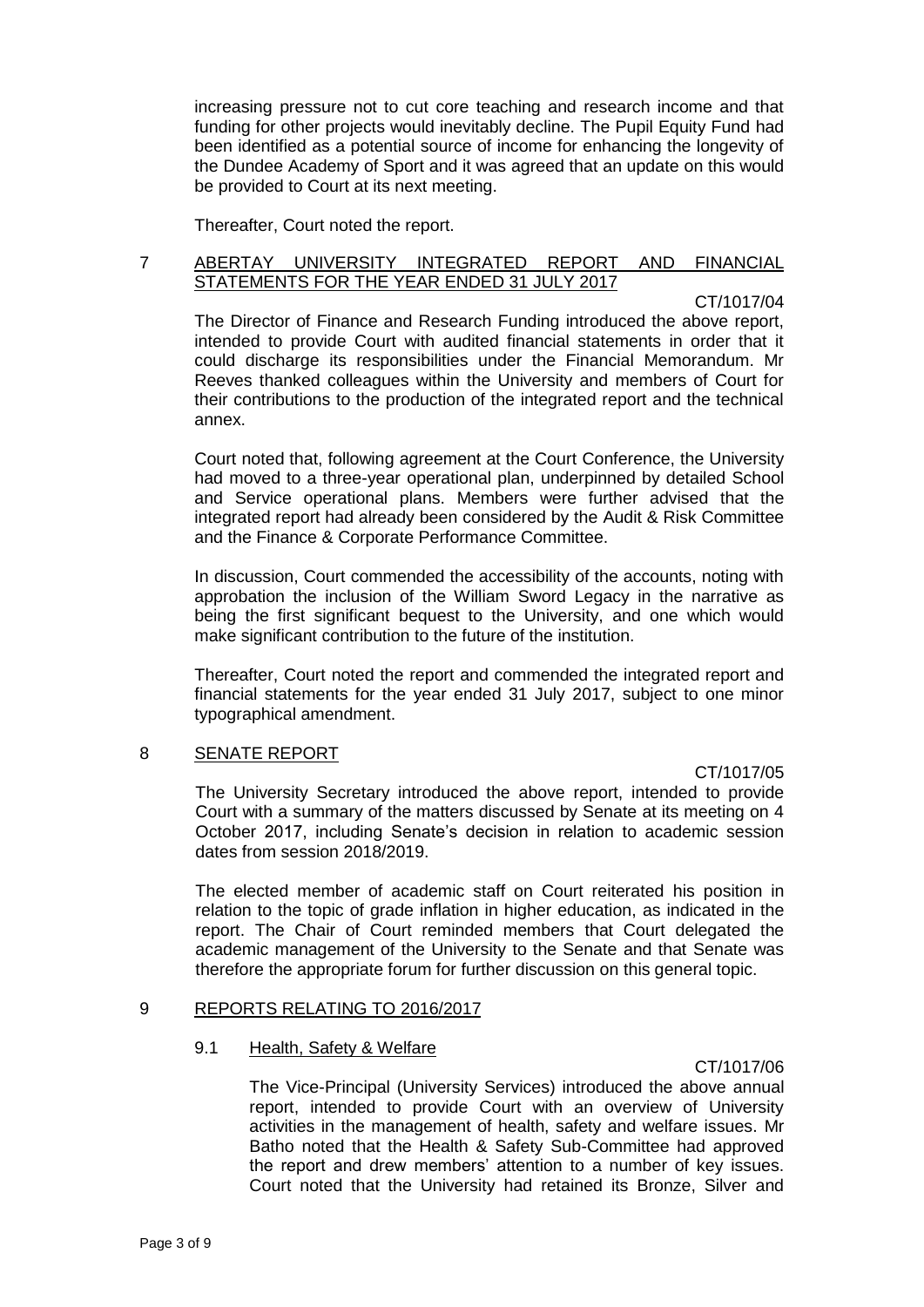Gold Healthy Working Lives awards and that there had been an encouraging decline in reportable injuries during 2016/2017. One member questioned why it appeared that more staff had been injured than students and it was agreed that an update would be provided to a future meeting of Court.

Court noted that, following the fire at Grenfell Tower, the University had undertaken a review of cladding on its properties and identified that a type of cladding similar to that used in Grenfell Tower was present in part of the Kydd Building. Members noted that Fire Safety Enforcement officers had visited the University to undertake a Fire Safety Audit, taking into consideration the University's internal review and had agreed with the mitigating actions identified by the University. In discussion, members sought clarification as to the impact of this discovery on the University's plans for the North Elevation cladding project and were advised that this would likely alter the schedule and scope of the summer 2018 works whilst potential new fire regulations were awaited.

Thereafter, Court noted the report.

# 9.2 Complaints handling

# CT/1017/07

The Head of Governance introduced the above report, required by law, on the handling of complaints by the University in 2016/2017. Dr Ramsay advised Court that the University had experienced an increase in the number of complaints compared to the previous year but that the numbers remained low compared to the sector average and in comparison with prior years.

In discussion, one member questioned the relatively high number of complaints from BME students and was advised that this related to a management decision to withdraw from a voluntary UK Government scheme, which had generated a small number of complaints from Overseas students from the African sub-continent. The member requested that the University scrutinise complaints from the protected characteristics and was advised that complainants were not compelled to supply this information. Nevertheless, the University agreed to undertake such an analysis and report to Court at a future meeting.

Thereafter, Court noted the report.

# 9.3 Prevent Duty

# CT/1017/08

The University Secretary introduced the above report, intended to apprise Court of the University's activities in complying with the Prevent Duty imposed under Section 26(1) of the Counter-Terrorism and Security Act (2015). Mrs Stewart noted the light-touch approach adopted in Scotland and drew members' attention to the composition of the University Prevent Group and the University's representation on the Scottish HE Prevent Working Group.

The President of the Abertay Students' Association expressed his disapprobation of the Prevent Duty from an ethical perspective and noted his belief that activities should be community-centred within the City of Dundee as a whole. Mr Wilson was advised that the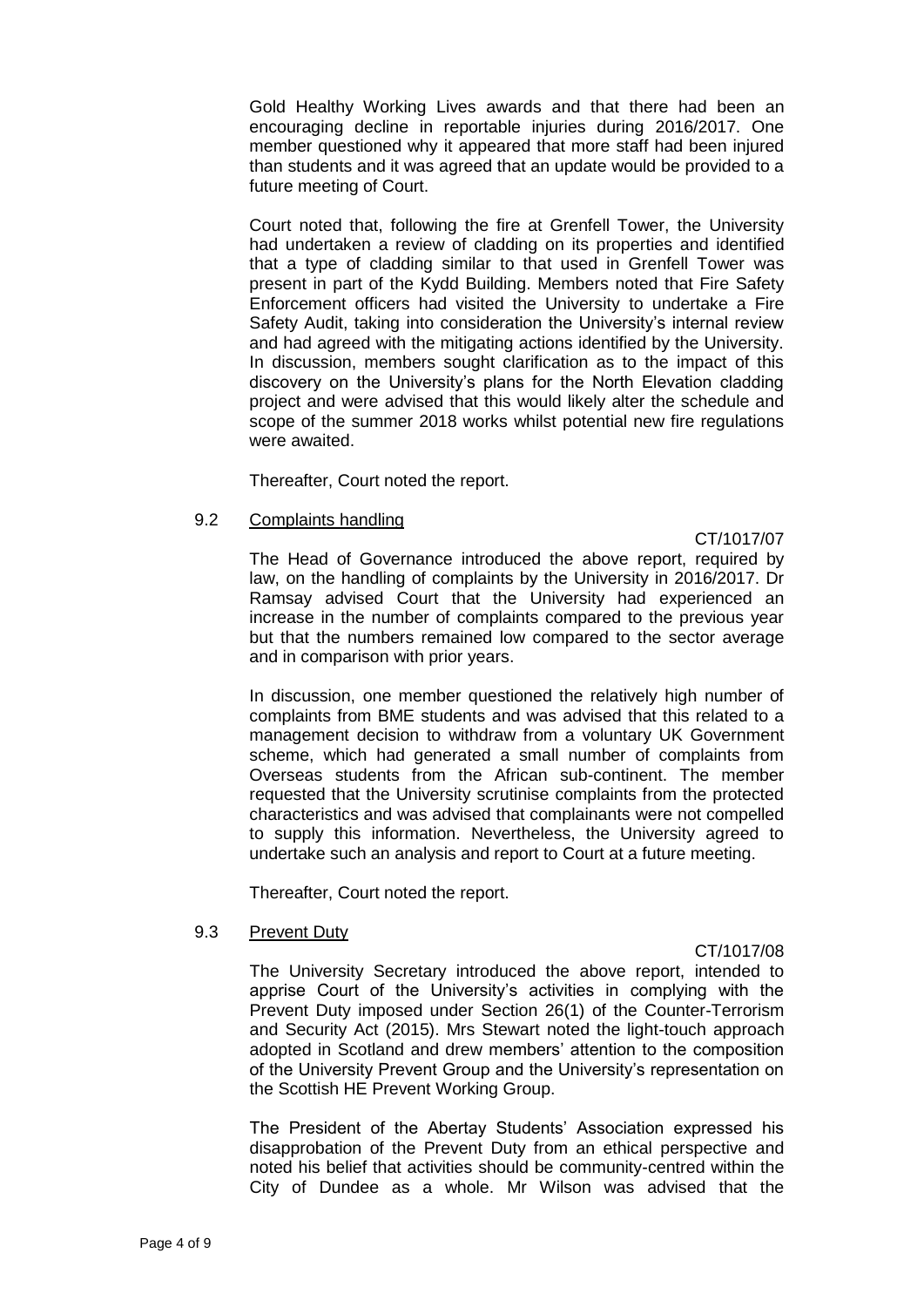University's approach was intended to safeguard the wellbeing of its students in as non-intrusive way as possible.

Thereafter, Court noted the report.

#### 10 INDICATIVE COURT BUSINESS FOR 2017/2018

CT/1017/09

The University Secretary introduced the above indicative workplan for Court in Session 2017/2018, intended to offer members an opportunity to comment. A member requested that the support and recruitment of widening access students be considered as a future agenda item. It was agreed that Student Support would be explored at the Court Conference in April 2018. The Chair of the People, Health & Equality Committee requested that the University continue to report to Court on the implications of Brexit for the institution.

Thereafter, Court noted the plan.

## 11 AUDIT COMMITTEE: MINUTES OF THE MEETING HELD ON 10 OCTOBER 2017

*[Secretary's note: Mrs D Norris joined the meeting at this point]*

The minutes of the above meeting, submitted as Enclosure 10, were received, the meeting having been inquorate.

The following matters were noted:

#### 11.1 Internal Audit 2017/2018 Final Plan

(paragraph 7 refers) Court noted that members of the Audit Committee had approved the Internal Audit 2017/18 Final Plan, to be undertaken by BDO, having been approved by the Executive Group and discussed by the Senior Management Group.

#### 11.2 External Audit Annual Report for year to 31 July 2017

(paragraph 8 refers) Court noted that the Committee had received and considered the draft External Audit Annual Report for year to 31 July 2017 from the external auditors. The external auditors were of the opinion that no significant control issues had been identified, with management proactive in addressing any weaknesses.

#### 11.3 Draft Abertay Integrated Report and Financial Statements for the year ending 31 July 2017

(paragraph 9 refers) Court noted the Committee's consideration of the draft Abertay Integrated Report and Financial Statements for the year ending 31 July 2017; that the report had been scrutinised by the University's external auditors, E&Y; and had been discussed under item 7, above.

The Chair of the Governance & Nominations Committee expressed dissatisfaction that the Committee had been inquorate, whilst noting that this was not a regular occurrence. Court was assured that the Governance & Nominations Committee was addressing the membership of the Audit & Risk Committee.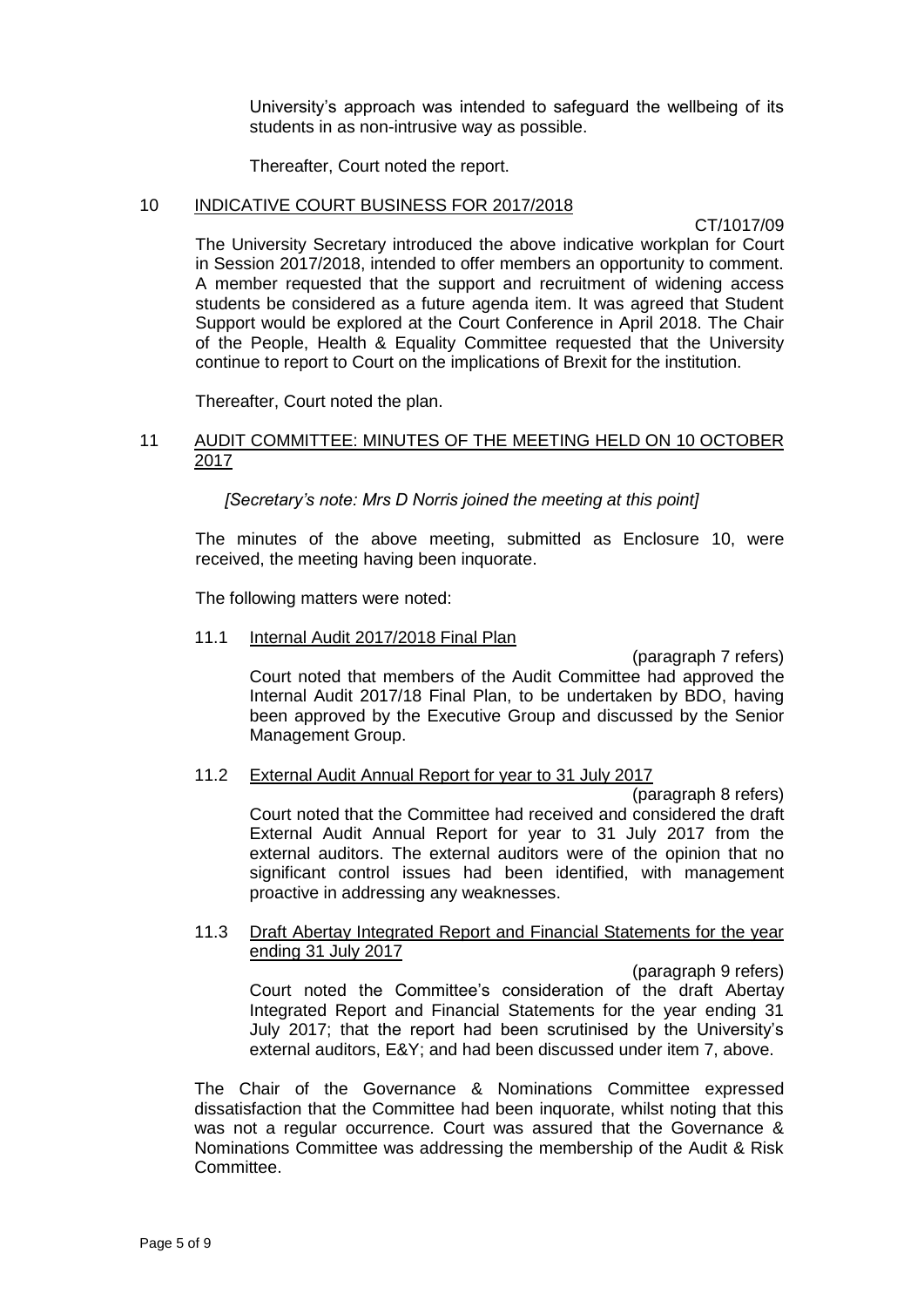# *[Secretary's note: Mrs D Norris left the meeting at this point]*

## 12 FINANCE & CORPORATE PERFORMANCE COMMITTEE: MINUTES OF THE MEETING HELD ON 3 OCTOBER 2017

The minutes of the above meeting, submitted as Enclosure 10, were approved. The following matters were noted:

# 12.1 Draft University 2017 Integrated Report and Financial Statements

(paragraph 5 refers) Court noted the Committee's consideration of the draft University 2017 Integrated Report and Financial Statements, which had already been considered under item 7, above.

# 12.2 SFC 2016/2017 Outcome Agreement Self-Evaluation

(paragraph 6 refers) Court noted that the Committee had received and considered the SFC 2016/2017 Outcome Agreement Self Evaluation, which had been discussed under item 6, above.

## 12.3 University Finance Report

(paragraph 7 refers) Court noted that the Committee had reviewed the University Finance Report, which included an integrated view of the University's current financial position and financial results to date.

#### 12.4 Capital Projects: Estates Development Update

(paragraph 8 refers) Court noted that the Committee had received and considered a Capital Projects: Estates Development Update, which gave members an update on the Bernard King Library refurbishment, Level 4 laboratories and cladding, North Wing recladding of the Kydd Building and Old College heating.

# 12.5 Update to Revisions to KPIs

(paragraph 9 refers) Court noted that the Committee had received an update on revisions to KPIs to address issues with data availability and quality.

# 13 GOVERNANCE & NOMINATIONS COMMITTEE: MINUTES OF THE MEETING HELD ON 12 SEPTEMBER 2017

The minutes of the above meeting, submitted as Enclosure 12, were approved. The following matters were noted:

13.1 Higher Education Governance (Scotland) Act: workplan for **implementation** 

(paragraph 6 refers) Court noted that the Committee had received and noted the Higher Education Governance (Scotland) Act workplan for implementation, which had provided the Committee with an update on developments with regard to the implementation of the legislation at the University.

13.2 Review of Scottish Code of Good HE Governance

(paragraph 9 refers)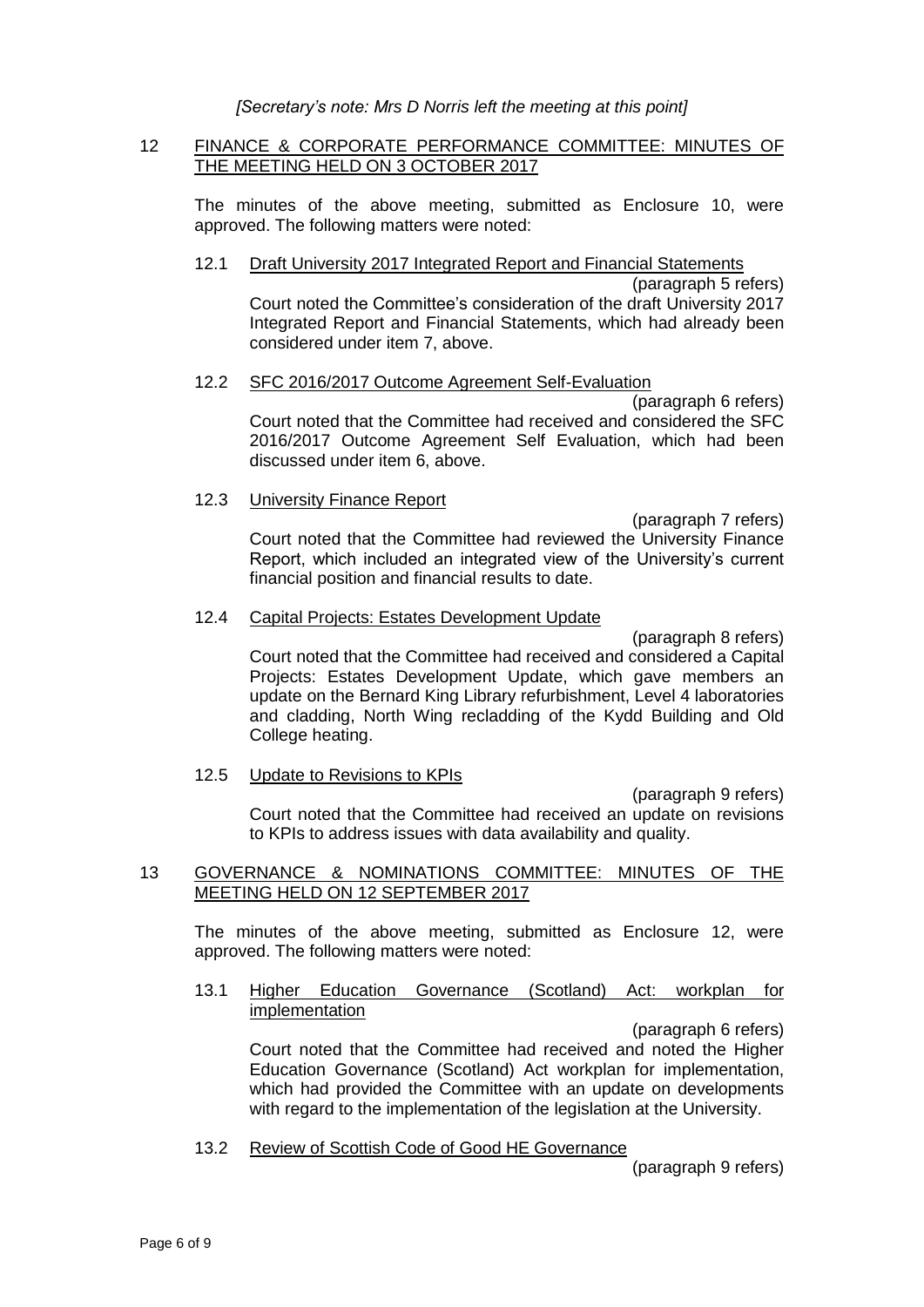Court noted the Committee's detailed consideration of the Review of the Scottish Code of Good HE Governance, confirming that the Committee of Scottish Chairs had accepted the revised Code.

# 14 PEOPLE, HEALTH & EQUALITY COMMITTEE: MINUTES OF THE MEETING HELD ON 6 OCTOBER 2017

Court received and approved the minutes of the above meeting, submitted as Enclosure 13. The following matters were approved by Court;

#### 14.1 Visiting and Emeritus Title Policy

(paragraph 6 refers) Court endorsed the recommendation of the Committee that the Visiting and Emeritus Title Policy, appended to the minute for the attention of members, be approved.

# 14.2 Buying Annual Leave Policy

(paragraph 7 refers) Court endorsed the recommendation of the Committee that the Buying Annual Leave Policy, appended to the minute for the attention of members, be approved.

# 14.3 Sabbatical Leave Policy

(paragraph 8 refers) Court endorsed the recommendation of the Committee that the Sabbatical Leave Policy, appended to the minute for the attention of members, be approved.

#### 14.4 Severance Statement Revision

(paragraph 9 refers) Court endorsed the recommendation of the Committee that the revisions to the Severance Statement, appended to the minute for the attention of members, be approved.

## 14.5 Prevent Duty Annual Report

(paragraph 14 refers) Court noted the Committee's consideration of the Prevent Duty Annual Report, which had already been considered by Court as a substantive agenda item.

## 14.6 University Health, Safety and Welfare Report 2016/2017

(paragraph 17.1 refers) Court noted the Committee's consideration of the Health, Safety and Welfare Annual Report, which had already been considered by Court as a substantive agenda item.

The following matters were noted:

#### 14.7 Employee Relations Report

(paragraph 5 refers) Court noted that the Committee had received and considered the latest Employee Relations Report, which provided information about formal discipline, capability and grievance cases for the last four years.

#### 14.8 Staff Survey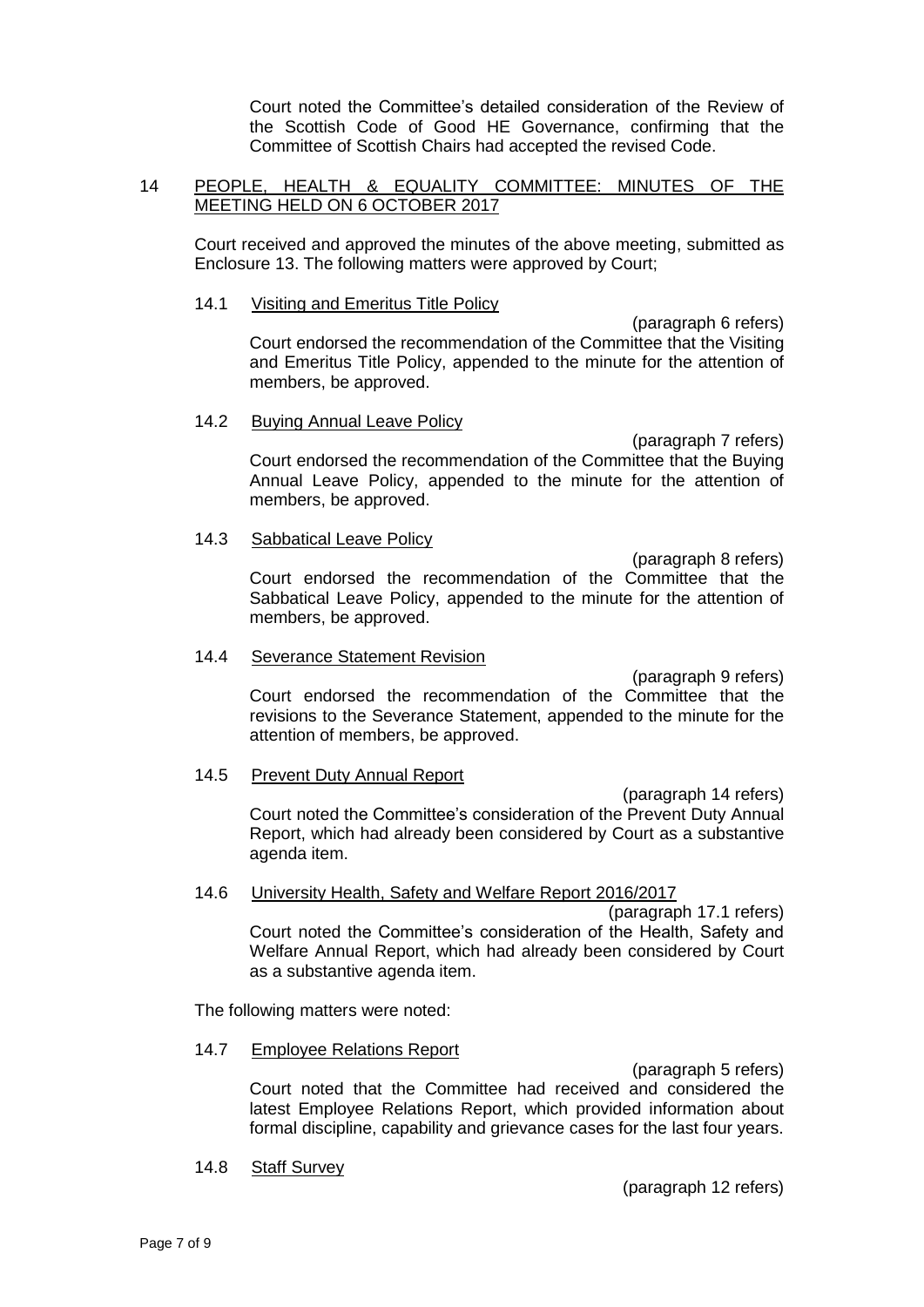Court noted that the Committee had received a paper on the 2017 Staff Survey, noting that the deadline had been extended for one further week to increase completion rates.

#### 15 REMUNERATION COMMITTEE REPORT - UNRESERVED

CT/1017/14

The University Secretary introduced the above report, which provided a summary of the considerations of the Remuneration Committee. Members noted that specific information about the Committee's decisions regarding the remuneration of individuals would be provided as a separate reserved item.

#### 16 ENHANCEMENT-LED INSTITUTIONAL REVIEW

CT/1017/15

Court received and noted the above follow-up report produced by the University in relation to the most recent QAA ELIR, intended to demonstrate that the institution had reflected on the outcomes of ELIR and taken appropriate actions on the basis of that reflection. Thereafter, Court endorsed the report, which would be submitted to QAA (Scotland).

# 17 APPRAISAL OF CHAIR OF COURT - REMINDER OF ROLE OF INTERMEDIARY

The University Secretary introduced the above report, which reminded members of the process and timescale for the Intermediary to hold discussions with members in relation to the appraisal of the Chair of Court.

## 18 GRADUATION CEREMONY

The Chair reminded Court that the University's next Graduation Ceremony would take place on 24 November 2017 and encouraged members to attend.

## 19 DEPARTURE OF MEMBER

The Chair noted that this would be the last meeting of Court to be attended by Ms A Boyle. On behalf of Court, Mr Frizzell thanked Ms Boyle for her service and wished her every future success.

## 20 ANY OTHER BUSINESS

One Court member requested an update on student numbers and was advised that the University had admitted 20% more students than predicted, against a background of slowing recruitment. The University's association with Perfect World in China had resulted in higher postgraduate Overseas numbers, which management expected to increase again in session 2018/2019. Undergraduate Overseas numbers remained a cause for concern and the University recognised the need to improve in future.

## 21 OBSERVATIONS ON THE MEETING

Members and observers were invited to give their observations on the meeting. The members of academic staff in attendance noted that the depth of knowledge and interest displayed by members gave great reassurance and thanked Court for their participation.

#### 22 DATE OF NEXT MEETING